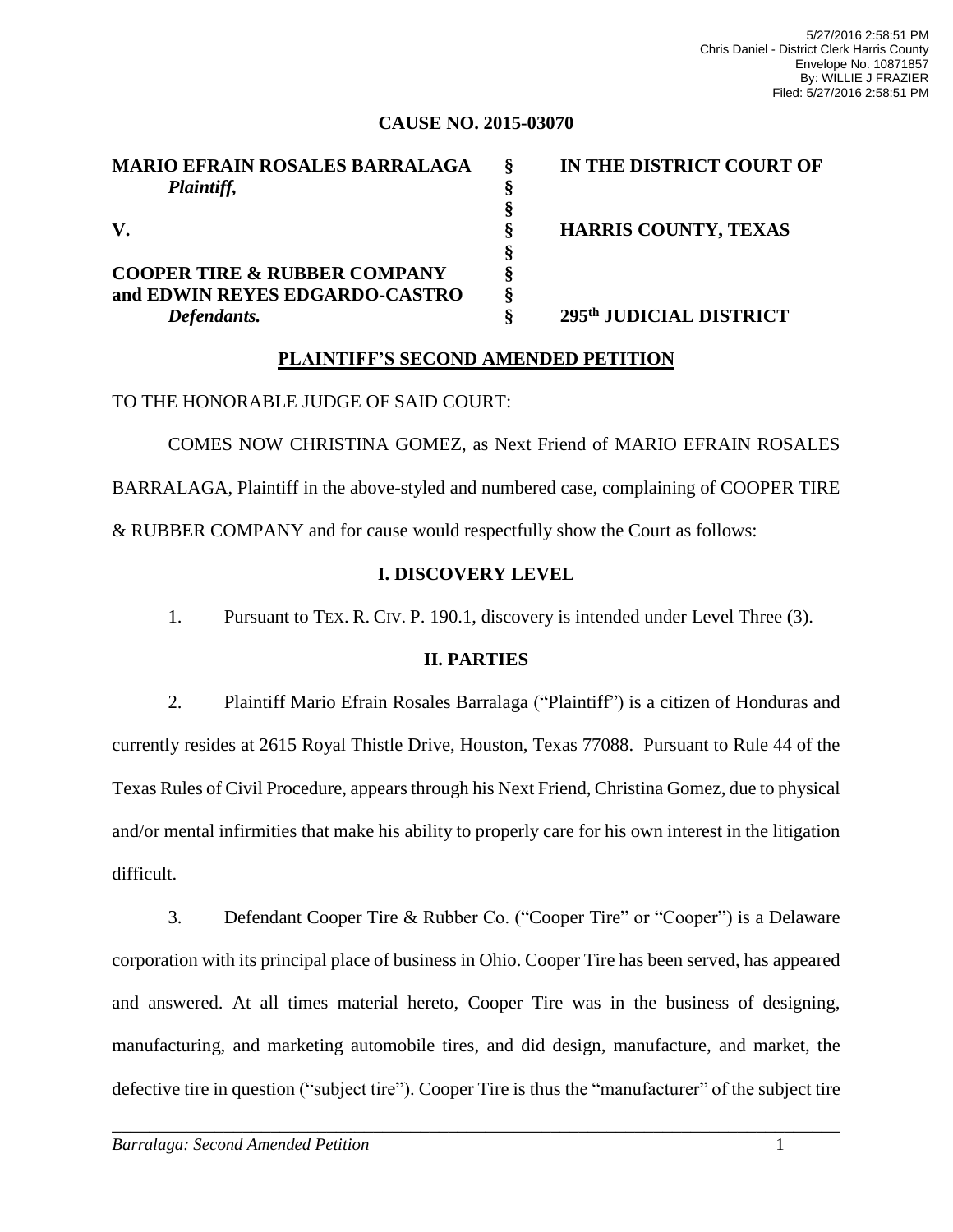within the meaning of TEX. CIV. PRAC. & REM. CODE [§ 82.001\(4\).](https://a.next.westlaw.com/Link/Document/FullText?findType=L&pubNum=1000170&cite=TXCPS82.001&originatingDoc=I95dd001f5a4811e2a531ef6793d44951&refType=SP&originationContext=document&transitionType=DocumentItem&contextData=(sc.Search)#co_pp_0bd500007a412) Cooper Tire designed, manufactured and released the subject tire into the stream of commerce. By such action, Cooper Tire became liable under the doctrine of strict liability in tort for any defects in the subject tire arising out of the design, manufacture, or marketing of the subject tire.

## **III. JURISDICTION AND VENUE**

4. This Court has subject-matter jurisdiction in this matter since Plaintiff's damages exceed minimum jurisdictional requirements.

5. This Court has personal jurisdiction over Defendant Cooper Tire because while Cooper Tire is a foreign corporation, it is registered to do business in the State of Texas. TEX. BUS. ORG. CODE §§ 5.201, 5.251. This Court also has personal jurisdiction over Defendant Cooper Tire pursuant to the Texas Long-Arm Statute. TEX. CIV. PRAC. & REM. CODE §§ 17.041, 17.042. Specifically, Cooper Tire is a foreign corporation doing business in the State of Texas. By virtue of its business dealings and other significant contacts in Texas, Cooper Tire should reasonably anticipate that it is subject to the jurisdiction of Texas and her courts.

6. Venue has been established and is proper in Harris County, Texas pursuant to TEX. CIV. PRAC. & REM. CODE § 15.002(a)(2).

7. There is no basis for Federal-Court jurisdiction over this matter. Plaintiff has not pleaded, nor does he intend to plead, any claim cognizable under federal law or any federal code, regulation, rule, statute, or otherwise. There also did not exist, at the time of filing, a complete diversity of citizenship. Moreover, more than one year has passed since the case was filed and removal is not proper.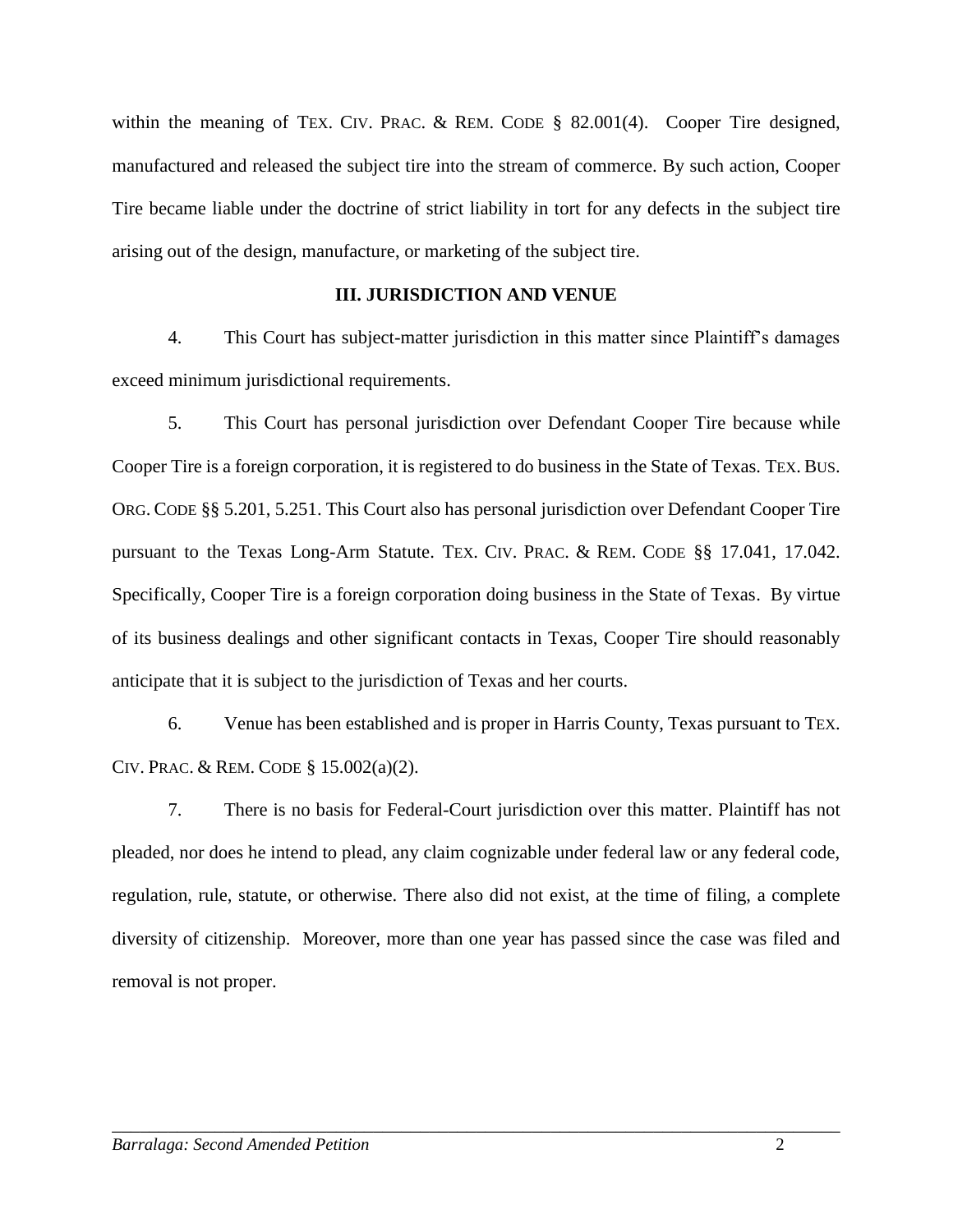#### **IV. FACTUAL BACKGROUND**

8. On April 25, 2014, Mr. Barralaga and Mr. Castro were driving eastbound on IH-10 for a roofing job. Mr. Castro was driving a 2008 Ford Ranger, VIN 1FTYR44U08PA39087, ("the truck"). Mr. Barralaga was a belted passenger in the truck.

9. The truck was equipped with a Cooper Discoverer H/T P235/70R15 tire ("subject tire") in the right rear position. The subject tire bore DOT 3DM1C505205 and was manufactured by Cooper Tire at its Albany, Georgia plant during the last week of 2005.

10. At around 1:50 p.m., near milepost 336, suddenly and without warning, the tread and/or steel belts separated from the body of the subject tire. The tire failure caused the truck to veer causing Mr. Castro to lose control ("the incident"). The truck swerved to the left, skidded into the dividing section of the highway, rolled over several times, and finally came to rest upright, facing west on the shoulder of the westbound lane.

11. In the subject rollover, Mr. Barralaga sustained serious and permanent injuries, including skull and vertebral fractures and significant traumatic brain injuries. Mr. Barralaga did nothing to cause the incident or his resulting injuries. Prior to the incident, Mr. Barralaga was a healthy, able-bodied man.

12. Cooper Tire designed, manufactured, marketed, and placed the subject tire into the stream of commerce. Cooper Tire intended the subject tire to reach Plaintiff, a foreseeable user, in the condition in which it was originally sold by the manufacturer, and it did.

# **V. CAUSE OF ACTION: STRICT LIABILITY (Cooper Tire & Rubber Company)**

13. The subject tire was designed, manufactured, marketed, and placed into the stream of commerce by Cooper Tire in a defective and unreasonably dangerous condition to an extent beyond that which would be contemplated by an ordinary user of the subject tire. The subject tire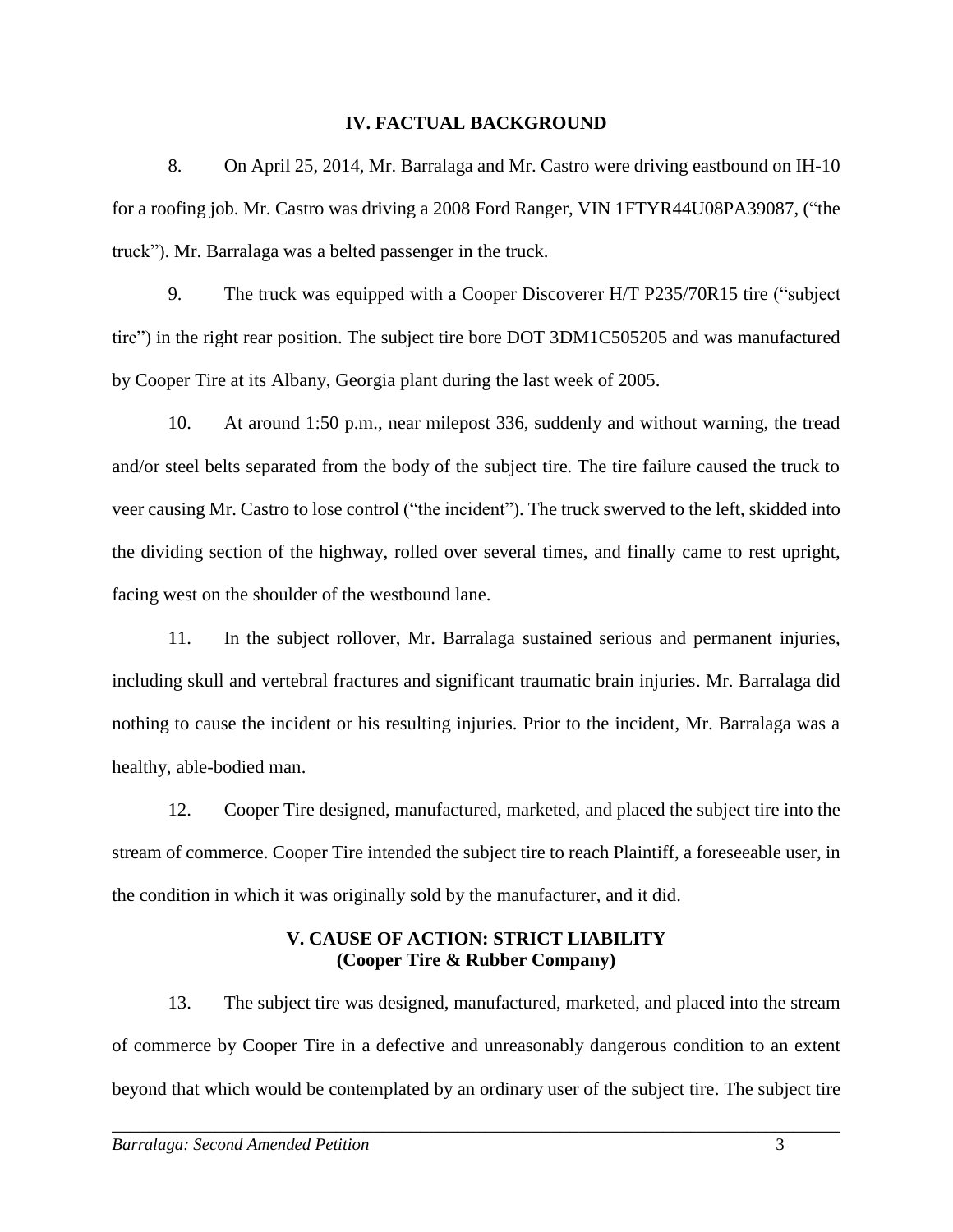was in substantially the same condition at the time of the incident as when it was placed into the stream of commerce.

14. The subject tire was unreasonably dangerous by virtue of its design and/or manufacturing defects. Cooper Tire defectively designed, manufactured, and marketed the subject tire, which rendered it unreasonably dangerous for its intended and foreseeable use and which was the producing and proximate cause of this incident, Plaintiff's serious injuries, and Plaintiff's resulting damages as described herein. Plaintiff lacked knowledge of, and could not have discovered through the exercise of reasonable care, the defective condition of the subject tire and used the subject tire in the manner and for the purpose for which it was intended. Cooper Tire is therefore strictly liable for Plaintiff's damages as set forth in Restatement Second, Torts §§ 402A and 402B.

15. At the time the subject tire was manufactured, there existed safer alternative designs, described below, that would have prevented or significantly reduced the risks of Plaintiff's injuries. These alternative designs, including but not limited to those described herein, were both reasonable and economically and technologically feasible at the time the subject tire left Cooper Tire's control through the application of then-existing, achievable scientific knowledge.

16. The subject tire's failure occurred within the life of the subject tire, and Mr. Barralaga and Mr. Castro were foreseeable users of the subject tire at the time of the catastrophic tread separation.

17. For these reasons, Cooper Tire is strictly liable to Plaintiff under applicable product-liability law without regard to or proof of negligence and gross negligence. However, if it be necessary, Plaintiff would show that the subject tire was designed, manufactured, and marketed in a negligent, grossly negligent, and defective manner and such negligence, gross negligence,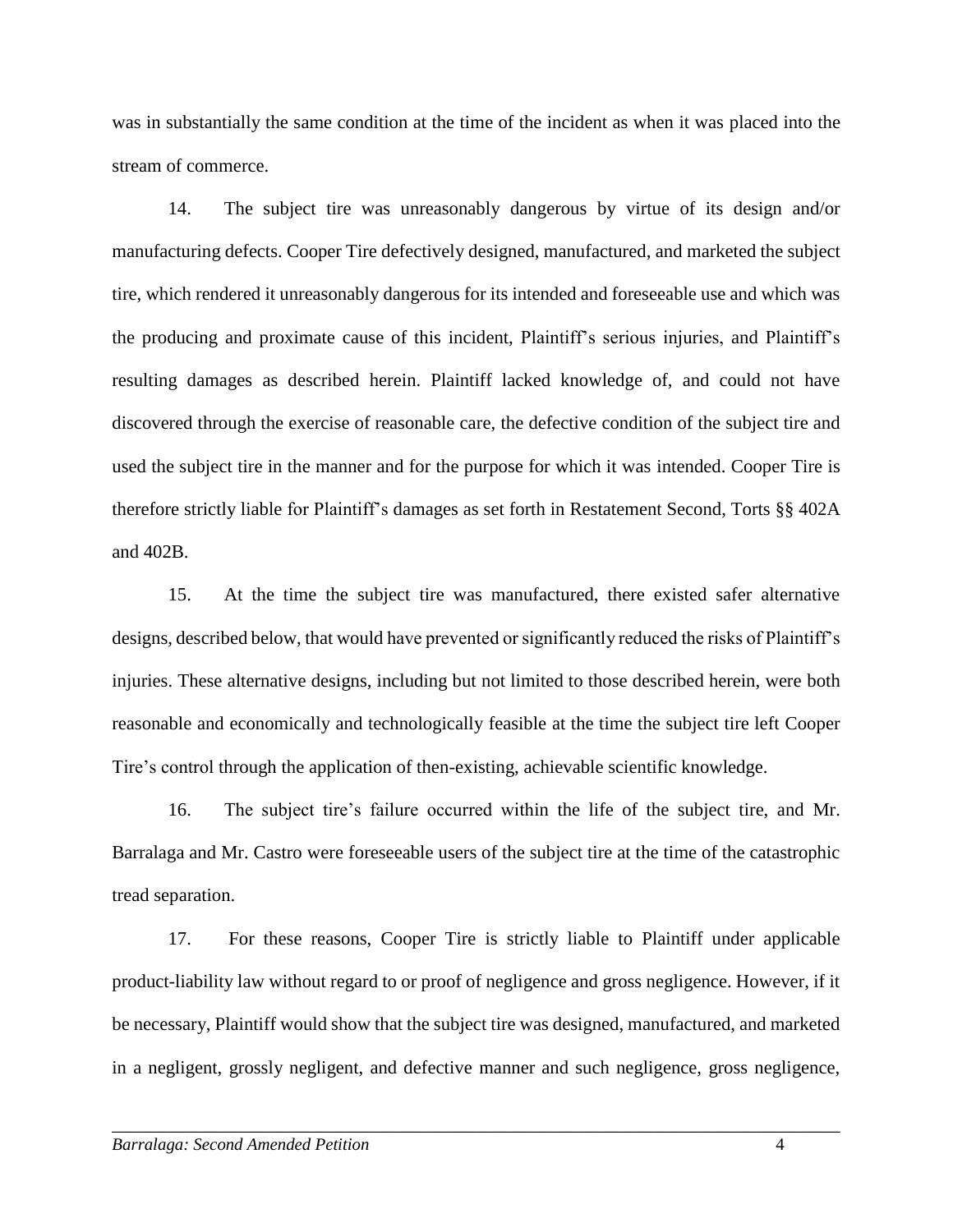malice, and defects were a producing and proximate cause of this incident, Plaintiff's serious injuries, and Plaintiff's resulting damages.

# **VI. CAUSE OF ACTION: DESIGN DEFECT (STRICT LIABILITY) (Cooper Tire & Rubber Company)**

18. Plaintiff re-alleges and incorporates by reference the foregoing paragraphs as if set forth in full herein.

19. The design of the subject tire was defective and unreasonably dangerous because it did not incorporate a nylon cap ply, an available safety feature that resists the initiation and growth of separation between the tire's internal components. The design of the subject tire was also defective in that it did not incorporate a belt edge gum strip (BEGS) or belt wedges, another safety feature that provides additional fatigue resistance to counter the mechanical strain at the belt edges, which occurs in normal and foreseeable use of the subject tire. The subject tire was also defectively designed in that the subject tire's inner liner gauge was deficient and/or the subject tire's inner liner rubber (or "skim stock") composition had inadequate and/or insufficient antioxidant components, allowing excessive permeation of heat, moisture, air, and other degradants that prematurely broke down the subject tire's tread adhesion. This permeation is evidenced by the heavy oxidation seen in the subject tire. Moreover, the skim stock composition was inadequate and defective in that the rubber in the belts did not properly bond to the wire and the antioxidant package allowed accelerated oxidation. The subject tire was also designed to be cured at a temperature that was too high and caused the tire to be less durable.

20. As a result of the defective design of the subject tire, including but not limited to the above identified defects, the subject tire's tread/belt unexpectedly separated during normal and foreseeable operation. This propensity for the tire to suddenly and violently lose itstread/belt under normal and foreseeable conditions will cause the person operating the vehicle to lose total control,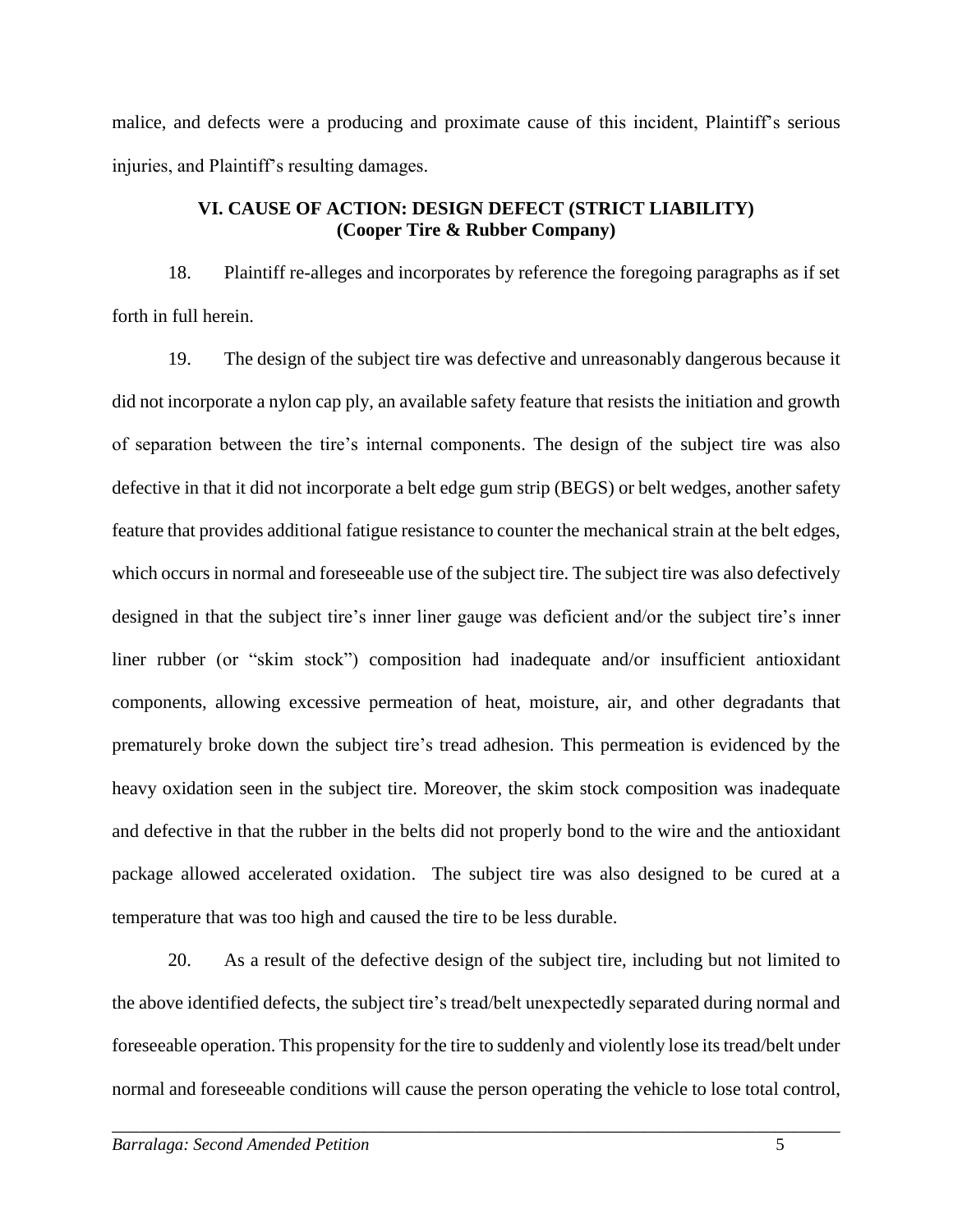which occurred in this case, thus producing a catastrophic accident as is seen in the present case. Comparing the utility versus risk of harm, the subject tire sold by Cooper Tire was defective and unreasonably dangerous with regard to design, manufacture, and marketing.

21. Cooper Tire was consciously aware that the incorporation of a nylon cap ply, belt edge gum strip (BEGS) or wedges, sufficient inner liner gauge, and/or an adequate skim stock composition and a lower-temperature cure would reduce or eliminate the occurrence of tread separation failures in its tires and the subject tire. Moreover, Cooper Tire made the conscious decision to forego the incorporation of these design features in an effort to save costs and in doing so risked Plaintiff's safety for the sake of additional profits.

22. At the time the subject tire left Cooper Tire's control, there were safer alternative designs available, including but not limited to a nylon cap ply, belt edge gum strip (BEGS), thickergauge inner liner, more robust antioxidant packages and/or an adequate skim stock composition containing, among other things, higher halobutyl levels. Moreover, Cooper was aware (and for cost reasons disregarded) the durability increasing effect of lower temperature cure conditions. These alternative designs were technologically and economically feasible at the time the subject tire was designed and manufactured and would have prevented this incident, Plaintiff's serious injuries, and Plaintiff's resulting damages. Such safer alternative designs would not have materially impaired the utility of the subject tire. In fact, Cooper was aware of both the efficacy and the costs of these safer alternative designs at the time the subject tire was manufactured and consciously chose to place profits over safety in omitting these safer alternative designs.

## **VII. CAUSE OF ACTION: MANUFACTURING DEFECT (STRICT LIABILITY) (Cooper Tire & Rubber Company)**

23. Plaintiff re-alleges and incorporates by reference the foregoing paragraphs as if set forth in full herein.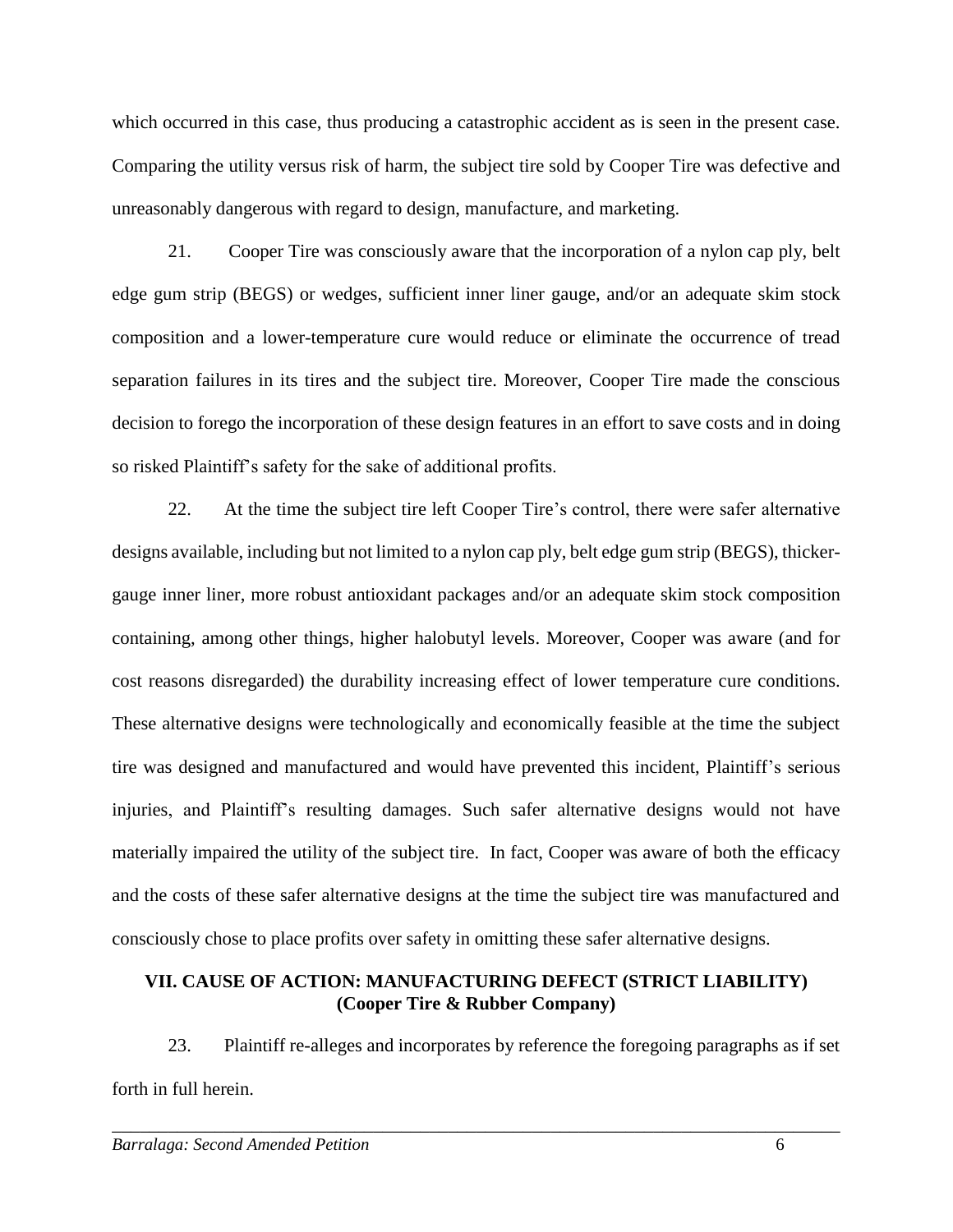24. The subject tire was manufactured defectively in that it would lose its tread/belt under normal and foreseeable operating conditions because it materially deviated in its construction or quality from its specifications or planned output in a manner that rendered it unreasonably dangerous. The subject tire was manufactured defectively in that the rubber between the subject tire's components was not manufactured to a specification that would withstand fatigue caused by the constant centrifugal forces incurred during normal and foreseeable operation. In order for the rubber to bond correctly, conditions in the plant must be such that the uncured tire and its composite rubber are free from dirt, dust, and debris. Also, the machines used in the construction process must be state-of-the-art, well maintained and in good working order. Moreover, the workers assembling the tire must be competent, careful, well-trained and cautious during the tire-building process. The conditions at Cooper Tire's Albany, Georgia plant were far from ideal in 2005, when the subject tire was manufactured, which made manufacturing defects not only foreseeable, but likely. And Cooper was aware that its manufacturing conditions and practices were substandard.

25. In 1998, Cooper attempted to enter the OE (original equipment) market and asked General Motors to evaluate its capabilities. GM performed an assessment of the Albany, GA plant and, at the conclusion of its inspection, stated:

> **Cooper's declared position is to be a "fast follower" in the aftermarket. This has resulted in the need for minimal investment in technology in the areas of design, modeling, test and analysis. Therefore they lack both the tools and the personnel to compete in the OE market. Their manufacturing and process technology has been similarly structured, and thus needs similar upgrades to produce original equipment tires with the quality and uniformity levels required by General Motors. We conservatively estimate that with full commitment of resources, Cooper will require 5 years plus to develop and supply properly optimized and tuned original equipment tires to General Motors.**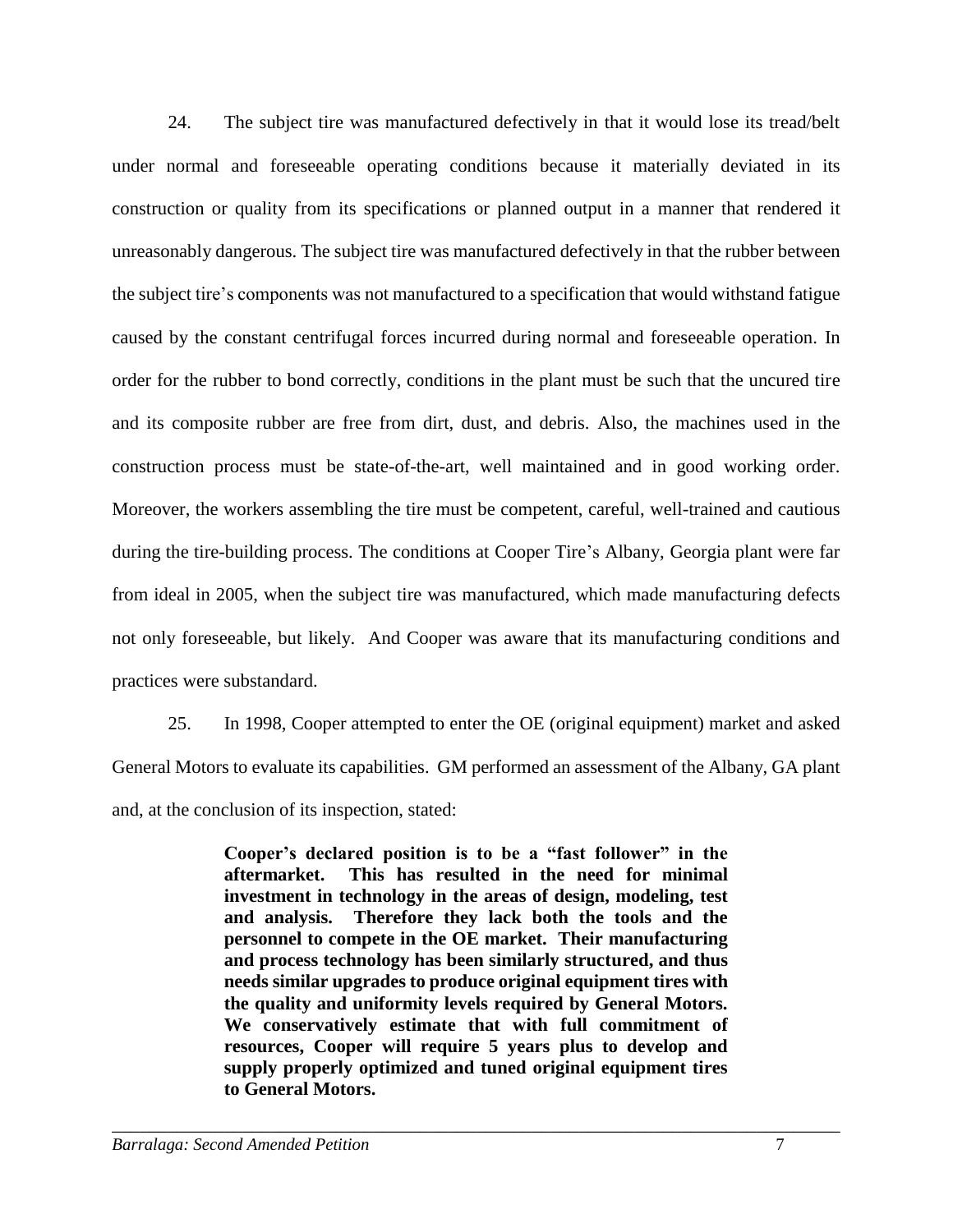These conditions had not changed by the time the subject tire was manufactured and Cooper was still not supplying OE tires to General Motors, or any other U.S. manufacturer.

26. In this case, not only was the wire-to-rubber bonding in the subject tire inadequate, but the rubber-to-rubber bonding was also inadequate in holding the subject tire's tread together under normal and foreseeable operating conditions. The bonding failures were the result of manufacturing defects directly attributable to plant conditions.

27. As a direct result of this failure to manufacture the uncured tire and its components to a specification that would withstand fatigue, the rubber between the subject tire's components tore apart, thus causing catastrophic failure and driver loss of control. The subject tire was also manufactured defectively in that it contained overlapping wires, gapped belt splices, dog-eared splices, overlap splices, wild wires, tread and ply splices and open inner liner splices, all of which resulted from poor assembly, constituted deviations from the design specifications and caused the tread separation. Moreover, the subject tire was cured at too high a temperature, despite the fact that in 2005 Cooper knew that a lower-temperature cure would inhibit tread separation and increase belt edge durability. Cooper was aware, before and at the time the subject tire was manufactured, that these manufacturing defects were occurring and were likely given the conditions at the Albany plant. The manufacturing defects, including but not limited to those described herein, existed at the time the subject tire left Cooper Tire's possession and were the producing and proximate cause of this incident, Plaintiff's serious injuries, and Plaintiff's resulting damages.

# **VIII. CAUSE OF ACTION: MARKETING DEFECT (STRICT LIABILITY) (Cooper Tire & Rubber Company)**

28. Plaintiff re-alleges and incorporates by reference the foregoing paragraphs as if set forth in full herein.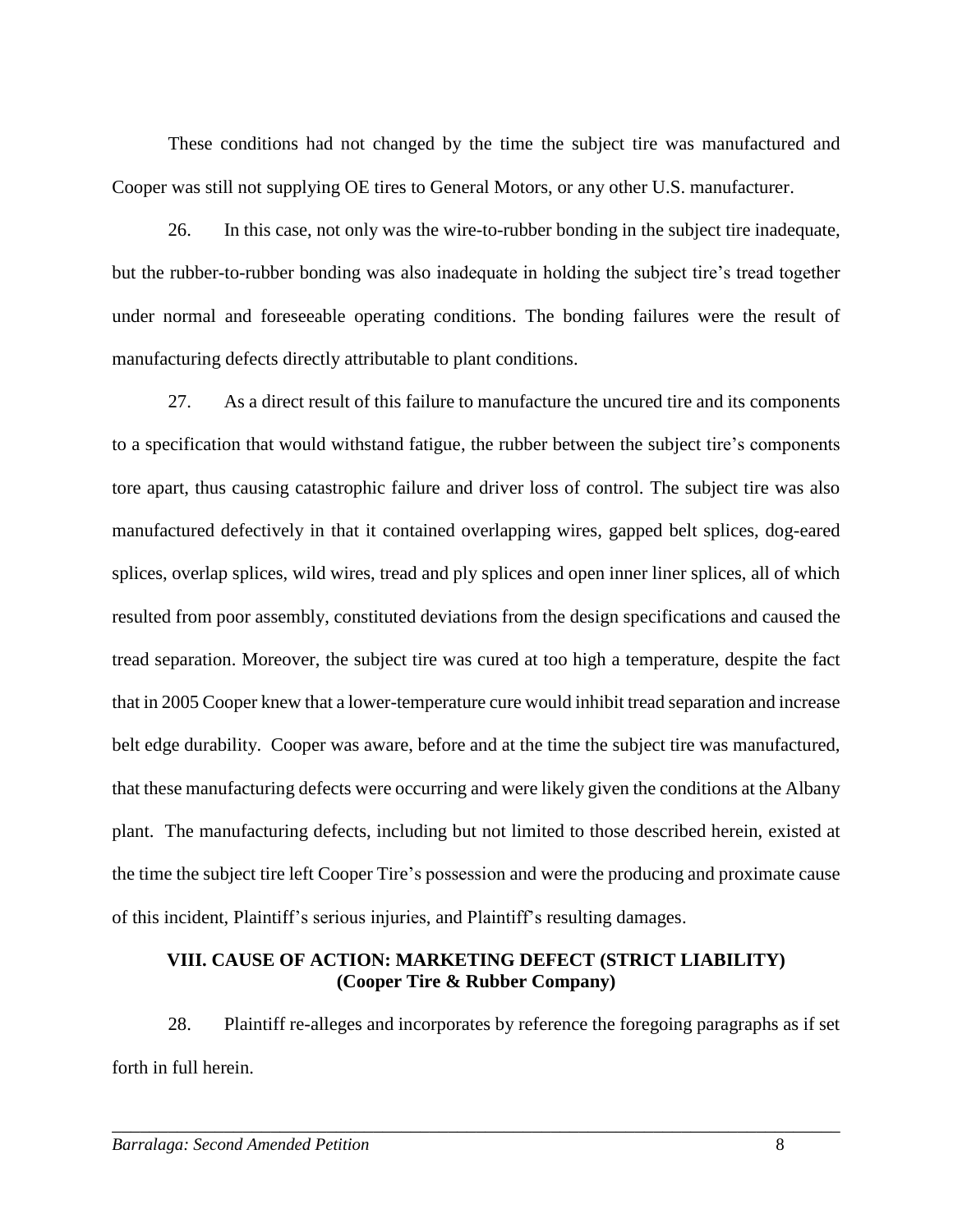29. Cooper Tire defectively marketed the subject tire. Cooper Tire failed to give adequate warnings of the subject tire's dangers. These dangers include, but are not limited to, the subject tire's propensity for tread/belt separation under normal and foreseeable operation, the dangers of tread separations due to manufacturing defects, the increased likelihood of a tread separation in normal service conditions because of the subject tire's poor design, the propensity of Cooper tires to fail in hot climates and the dangers associated with aged tires. These dangers were reasonably foreseeable and/or scientifically discoverable at the time of manufacture, and Cooper Tire knew or should have known of the risks these dangers posed at the time the subject tire was sold. Cooper Tire's failure to warn and/or give adequate instructions rendered the subject tire unreasonably dangerous as marketed by Cooper Tire. Cooper specifically failed to warn consumers, such as Plaintiff, of the higher separation rates in its tires in Texas and other southern states due to increased services temperatures and the interaction between those higher service temperatures and Cooper's defective design and manufacture of the subject tire. The marketing defects were the proximate and producing cause of this incident, Plaintiff's serious injuries, and Plaintiff's resulting damages.

## **IX. CAUSE OF ACTION: NEGLIGENCE (Cooper Tire & Rubber Company)**

30. Plaintiff re-alleges and incorporates by reference the foregoing paragraphs as if set forth in full herein.

31. This incident, Plaintiff's serious injuries, and Plaintiff's resulting damages were proximately caused by Cooper Tire's negligent acts in designing, manufacturing, marketing, and/or selling the subject tire as described more thoroughly herein.

32. Among other acts of negligence, Defendant Cooper Tire was negligent in:

\_\_\_\_\_\_\_\_\_\_\_\_\_\_\_\_\_\_\_\_\_\_\_\_\_\_\_\_\_\_\_\_\_\_\_\_\_\_\_\_\_\_\_\_\_\_\_\_\_\_\_\_\_\_\_\_\_\_\_\_\_\_\_\_\_\_\_\_\_\_\_\_\_\_\_\_\_\_

a. Failing to adequately design the subject tire;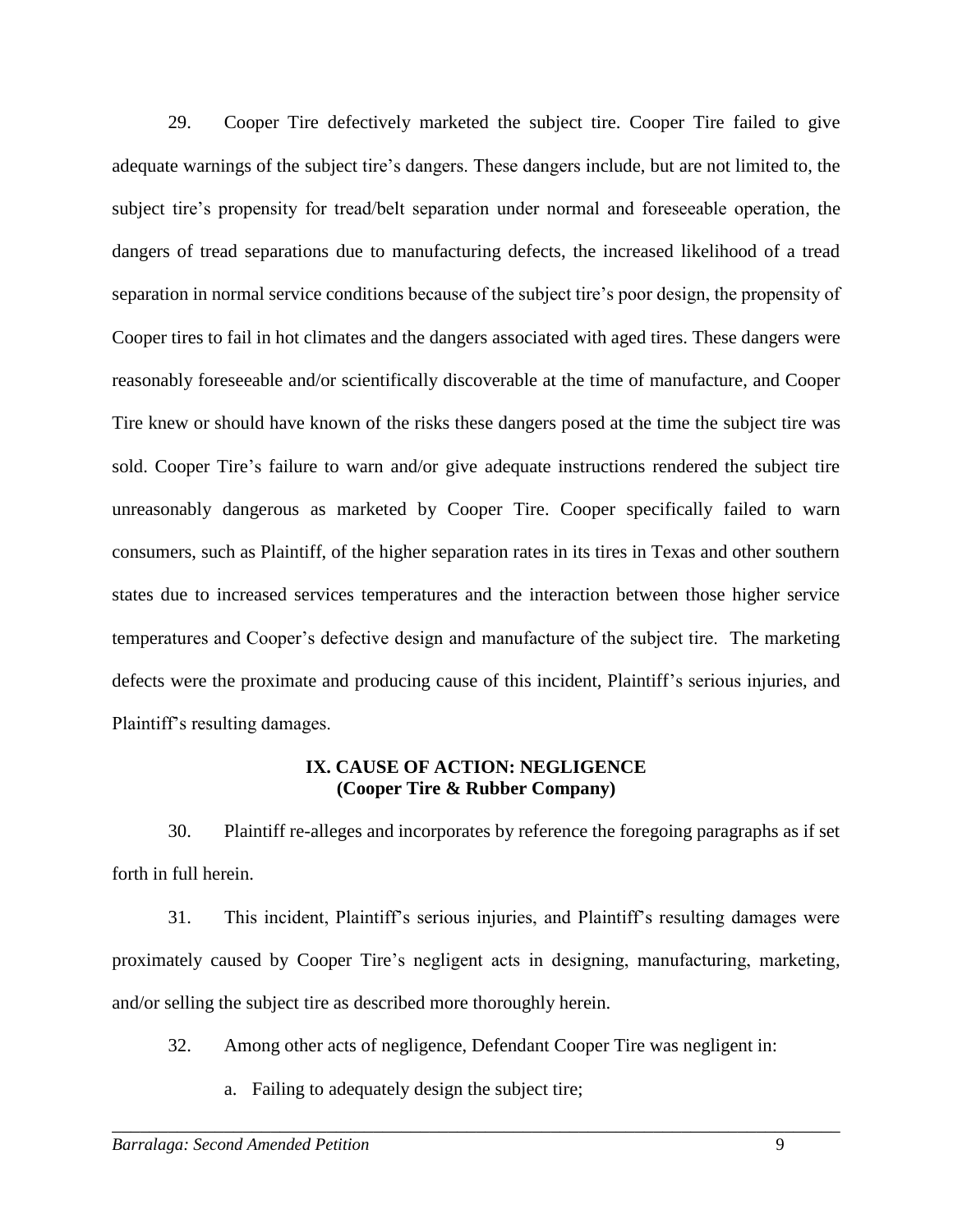- b. Failing to adequately test the subject tire;
- c. Failing to manufacture the subject tire to its specification;
- d. Failing to institute, execute, and maintain adequate quality control and quality assurance processes and procedures at its manufacturing plant;
- e. Manufacturing the subject tire with contaminants in its components;
- f. Failing to inspect the subject tire for latent defects in its manufacture;
- g. Failing to incorporate safety features in the subject tire such as a nylon cap ply, a belt edge gum strip (BEGS), and/or other devices that can reduce or eliminate the tire's propensity to suffer tread-belt separations;
- h. Failing to design, manufacture, and ensure an adequate inner liner gauge for the subject tire;
- i. Failing to use adequate concentrations of synthetic rubber in the inner liner to reduce air permeation and reduce intra-carcass pressure and oxidation;
- j. Failing to design, manufacture, and ensure an adequate skim stock composition;
- k. Failing to cure the subject tire at a lower temperature;
- l. Manufacturing the subject tire in a manner such that it contained overlapping wires, gapped belt splices, dog-eared splices, overlap splices, and open inner liner splices;
- m. Negligently hiring, training, and supervising Cooper Tire workers who manufactured the subject tire;
- n. Failing to design and manufacture the subject tire to outlast its tread life;
- o. Creating a culture of quantity over quality at its Albany plant by overlooking defects to increase production and incentivizing workers to overlook defects in order to earn bonuses;
- p. Failing to adequately collect and analyze loss adjustment data, warranty data, claims, and lawsuit that may reveal that the subject tire models perform more poorly than other tire lines that incorporate safety features or safer alternative designs not present in the subject tire; and
- q. Failing to provide adequate warnings and instructions for safe use of the product in Texas.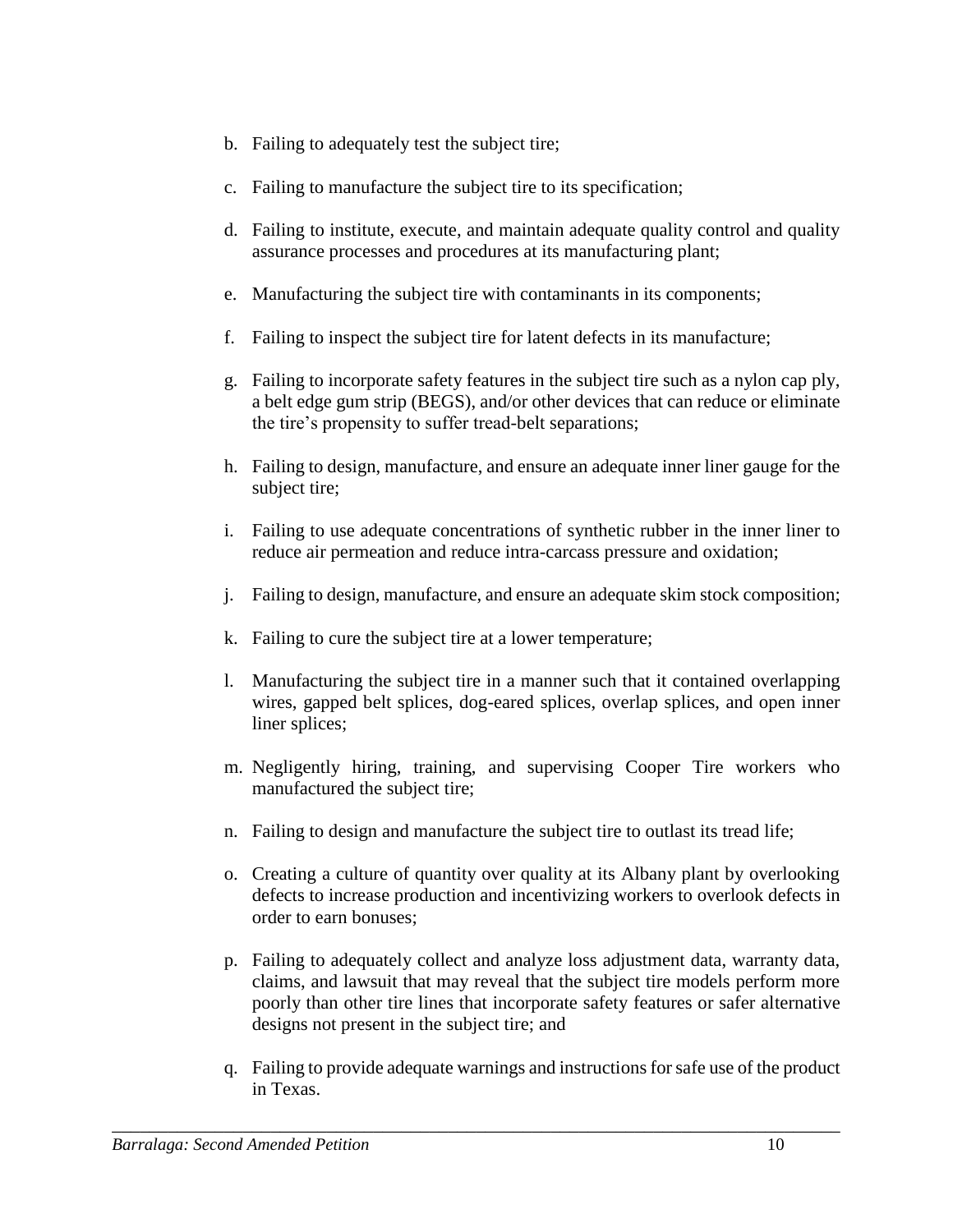33. The above-noted negligent acts and/or omissions by Cooper Tire were the proximate and producing cause of the incident, Plaintiff's serious injuries, and Plaintiff's resulting damages.

# **XII. CAUSE OF ACTION: GROSS NEGLIGENCE (Cooper Tire & Rubber Company)**

34. Plaintiff re-alleges and incorporates by reference the foregoing paragraphs as if set forth in full herein.

35. For several decades, substantial amounts of information have been disclosed proving the dangers associated with tread separations on steel-belted radial tires.

36. Published literature and studies within the tire industry (and within Cooper Tire specifically) prove that the tire industry, and more specifically, Cooper Tire, was aware that belt edge protection structures, such as nylon cap plies and belt edge gum strips (BEGS), reduce and/or counteract the mechanical strain at the belt edges and reduce the probability of tread, belt, cord, ply, or similar component separation. Based on documents and testimony in the public domain, Cooper Tire knew that the absence of a nylon cap ply and/or belt edge gum strip (BEGS) would contribute to tire failure and expose consumers to an increased risk of injury. Moreover, Cooper knew that lower cure temperatures, while taking longer and reducing productivity, significantly increased tire durability. Cooper Tire also knew that thicker liner gauge and higher butyl content in the inner liner reduced air permeation and oxidation. Nonetheless, Cooper Tire consciously disregarded this risk by choosing to save money and omitting these safety features from the subject tire.

37. Furthermore, at the time the subject tire was designed and manufactured, Cooper Tire knew that it is vitally important that the properties of the skim stock rubber include good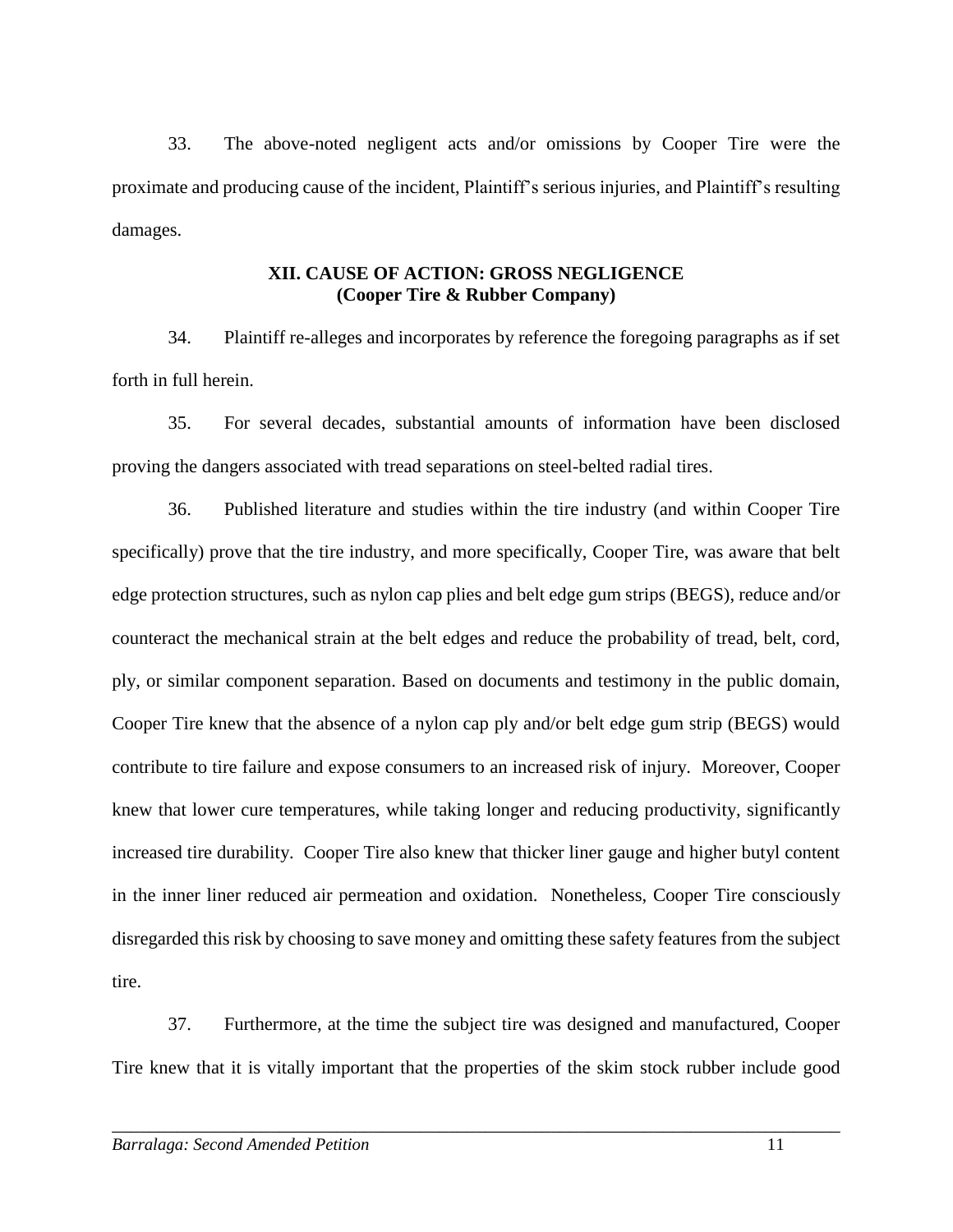adhesion to the steel cords and good fatigue resistance to prevent the belts separating while the tire is in service. Cooper Tire also knew that failure to include an adequate skim stock composition, as well as an adequate inner liner gauge, would contribute to tire failure and expose consumers to an increased risk of injury. Yet Cooper Tire consciously disregarded this risk by utilizing an inadequate skim stock composition and an inadequate inner liner gauge that failed to hold the subject tire together under normal and foreseeable use.

38. At the time the subject tire was manufactured, Cooper Tire knew that improper factory conditions, which may allow for containments to infiltrate the materials, would accelerate the deterioration of the subject tire, increasing the likelihood of tire failure. However, Cooper Tire consciously disregarded the risk that the composite rubber would be contaminated by failing to assure adequate quality control. Cooper Tire also knew that its workers assembling the subject tire must be competent, careful, and cautious during the tire-building process. Yet Cooper Tire failed to properly hire, train, and supervise its employees who manufactured the subject tire, such that the subject tire's steel belts contained overlapping wires, gapped belt splices, dog-eared splices, overlap splices, and open inner liner splices—all of which resulted from poor assembly and caused tread separation. Cooper Tire was aware of the dangers posed by dog-eared splices in a tire's steel belts, as evidenced by Cooper Tire's own manual, which warns that such splices can lead to tread separation. Nonetheless, Cooper Tire consciously disregarded the risk of tread separation by failing to properly hire, train, and supervise its employees who manufactured the subject tire.

39. Moreover, Cooper Tire knew that many of the splices in the subject tire's steel belts were detectable via x-ray inspection. Cooper Tire knew it had a duty to inspect the subject tire before placing it into the stream of commerce, yet it consciously disregarded the risk that the subject tire contained splices by breaching its duty to inspect the subject tire.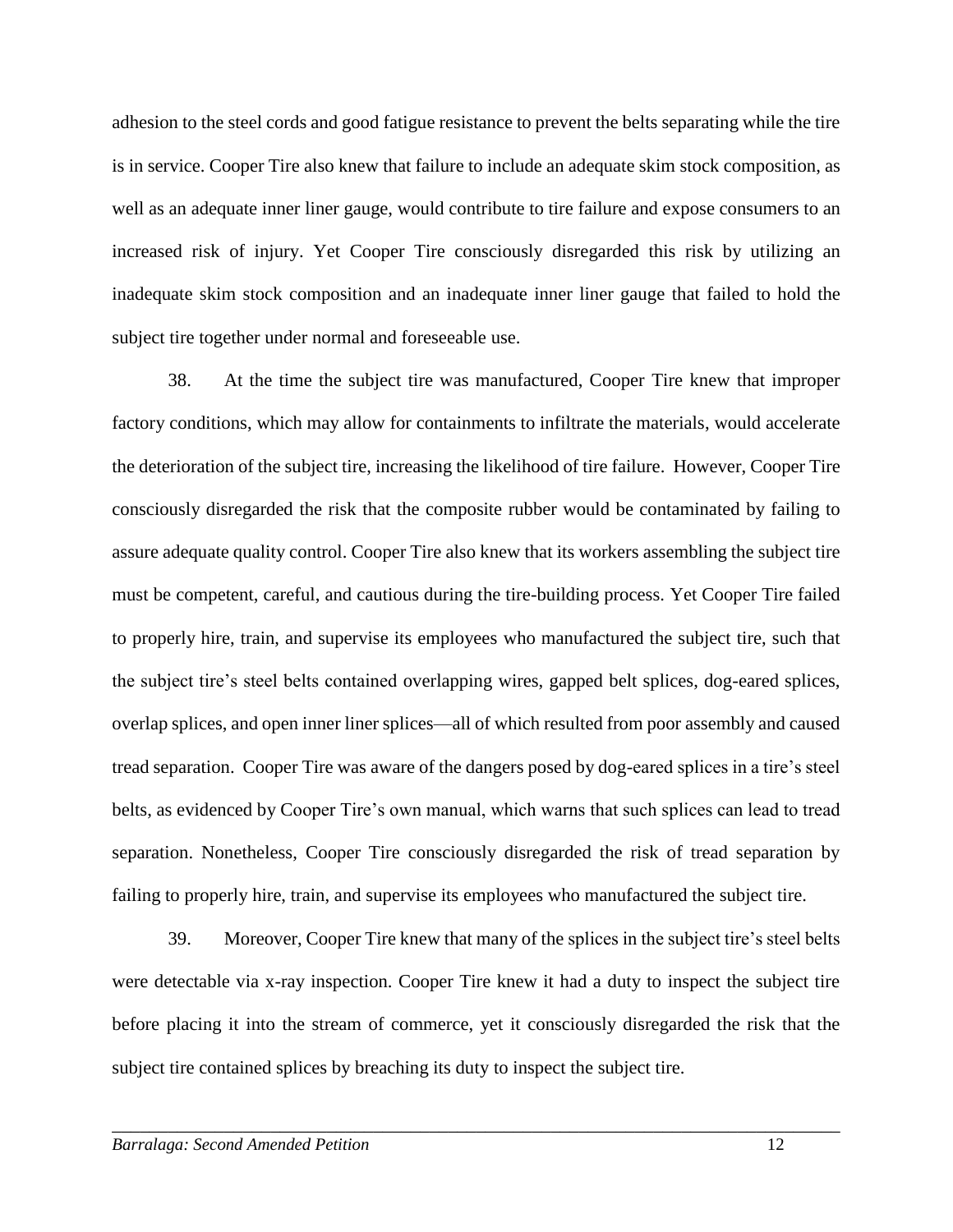40. Based on the design and manufacture of the subject tire, Cooper Tire knew of the subject tire's dangers. These dangers include, but are not limited to, the subject tire's propensity for tread/belt separation under normal and foreseeable operation and the dangers associated with aged tires. Moreover, Cooper was specifically aware that tires sold and used in warmer climates and Texas specifically, had a higher propensity to fail because of the design and manufacturing defects in the subject tire. However, Cooper Tire consciously disregarded the risk that these dangers posed to consumers by failing to provide adequate warnings and instructions for safe use of the subject tire.

41. Despite its knowledge of injuries and deaths associated with the dangers of tread separations, Cooper Tire consciously and recklessly chose to put profits before safety and was grossly negligent in the design, manufacture, and marketing of the subject tire. Cooper Tire's conduct constitutes acts or omissions which, when viewed objectively from Cooper Tire's standpoint at the time of the occurrence, involved an extreme degree of risk, considering the probability and magnitude of the potential harm to others. Cooper Tire had actual, subjective awareness of the risks involved, but nevertheless proceeded with the conscious indifference to the rights, safety, and welfare of Plaintiff and others similarly situated.

42. Accordingly, Plaintiff is entitled to an award of exemplary damages from Cooper Tire.

#### **XIII. DAMAGES**

43. As a proximate and producing cause of the acts and omissions outlined above, Plaintiff has suffered, and will continue to suffer in the future, damages within the jurisdictional limits of this Court. These damages include:

\_\_\_\_\_\_\_\_\_\_\_\_\_\_\_\_\_\_\_\_\_\_\_\_\_\_\_\_\_\_\_\_\_\_\_\_\_\_\_\_\_\_\_\_\_\_\_\_\_\_\_\_\_\_\_\_\_\_\_\_\_\_\_\_\_\_\_\_\_\_\_\_\_\_\_\_\_\_

a. Pain and suffering (past and future);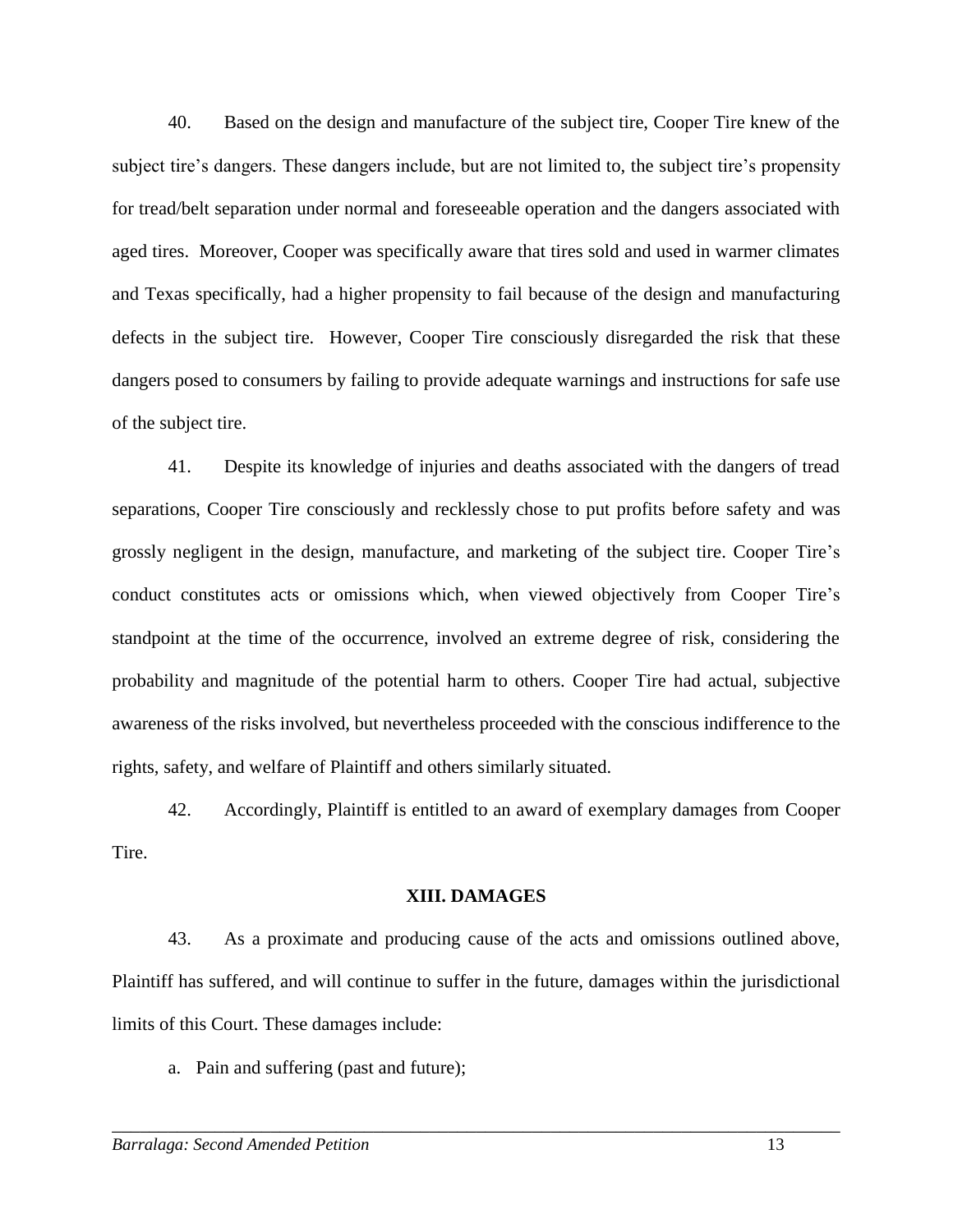- b. Mental anguish (past and future);
- c. Medical, pharmaceutical, and hospital expenses (past and future);
- d. Physical impairment (past and future);
- e. Disfigurement (past and future);
- f. Exemplary damages; and
- g. Costs of suit.

# **XIV. JURY DEMAND**

44. Pursuant to TEX. R. CIV. P. 216, Plaintiff requests a jury trial in this cause. The applicable jury fee has been paid.

# **XV. PRAYER**

45. For the above reasons, Plaintiff asks that Plaintiff be awarded a judgment in the

form of monetary relief of over \$1,000,000 against the Defendant for the following:

- a. Actual damages;
- b. Exemplary damages;
- c. Costs of suit;
- d. Pre- and post-judgment interest at the highest applicable rate on any award of damages, costs and/or attorneys' fees; and
- e. All general and equitable relief and any other relief to which he is entitled.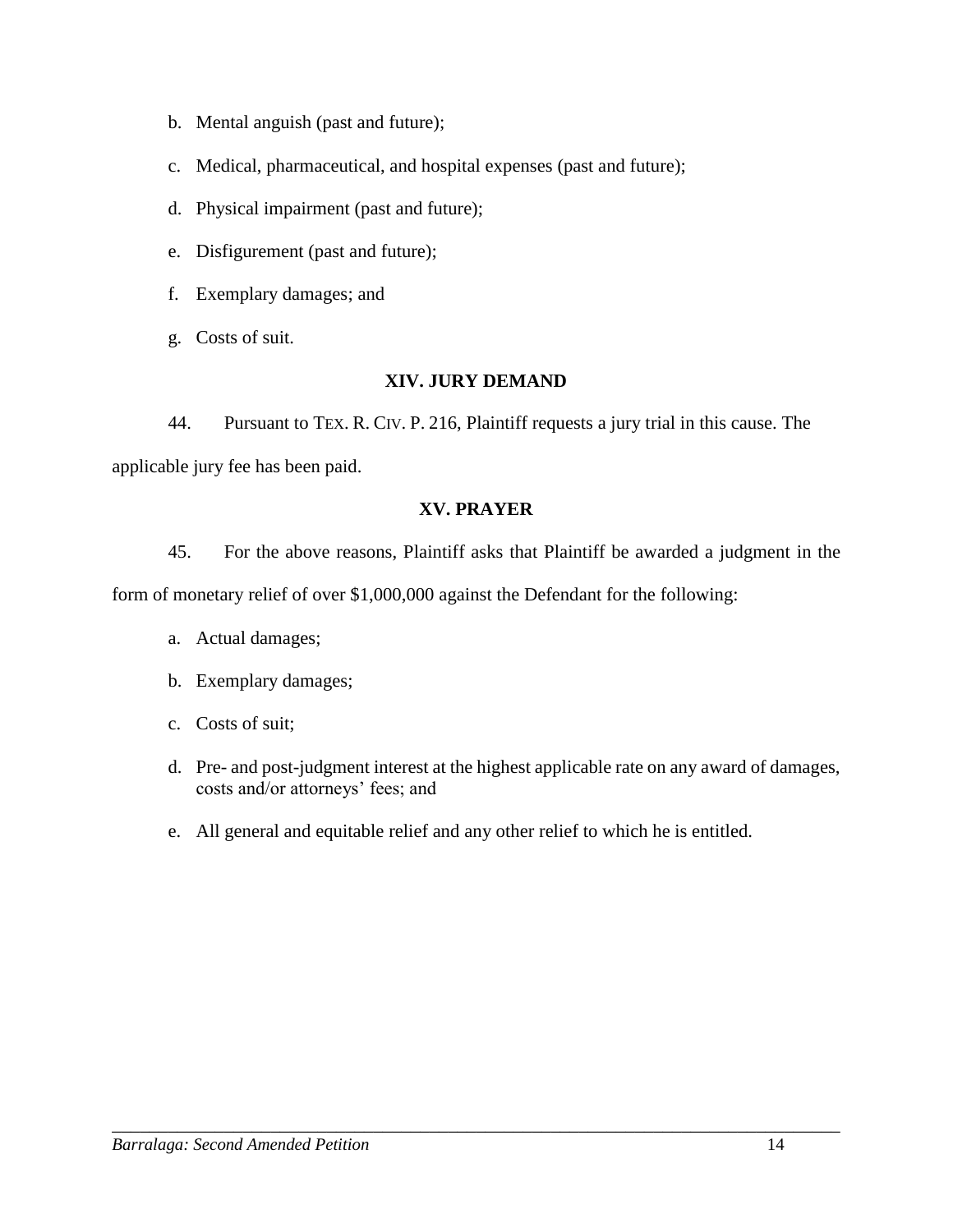Respectfully submitted,

# **THE MERMAN LAW FIRM, P.C.**

Derek S. Merman State Bar No. 24040110 **THE MERMAN LAW FIRM, P.C.** P.O. Box 10737 Houston, Texas 77206 713.351.0679 Voice 713.481.7082 Facsimile [derek@mermanlawfirm.com](mailto:derek@mermanlawfirm.com)

Anna Greenberg **HEARD ROBINS CLOUD** State Bar No. 24089898 2000 West Loop South, 22nd Floor Houston, Texas 77027 713.650.1200 Voice 713.650.1400 Facsimile [agreenberg@heardrobins.com](mailto:agreenberg@heardrobins.com)

Attorneys for Plaintiff Barralaga

# **CERTIFICATE OF SERVICE**

I certify that on the  $27<sup>th</sup>$  day of May 2016, a true and correct copy of the foregoing document was served by certified mail, regular mail, or facsimile on the Defendant or counsel of record, including:

# **ATTORNEYS FOR COOPER TIRE & RUBBER COMPANY**

T. Christopher Trent Rafe Taylor Jared Flynn **JOHNSON, TRENT, WEST & TAYLOR, L.L.P.** 919 Milam, Suite 1700 Houston, Texas 77002 713.860.0514 Voice 713.222.2226 Facsimile

Derek S. Merman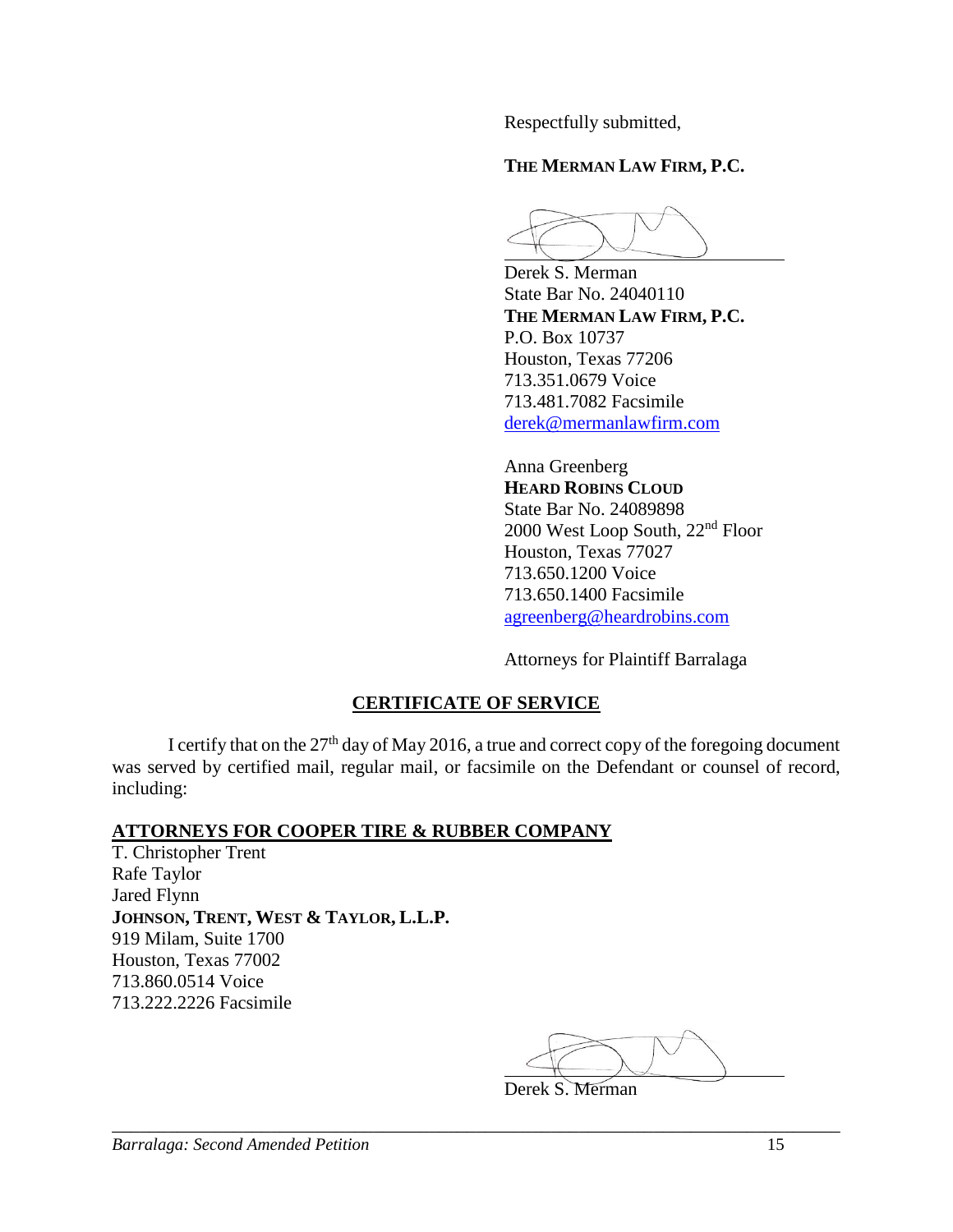# Envelope Information

Envelope Id 10871857

Case Information

Location Harris County - 295th Civil District **Court** 

**Category** Civil - Other Civil

Submitted Date 5/27/2016 2:58 PM CDT

Case # 201503070

Firm Name The Merman Law Firm, P.C. Filed By Tommie Yeiter-Vicknair

# Filings

Filing Type EFileAndServe

Filing Description Plaintiff's Second Amended Petition

Reference Number Barralaga 14-3661

Filing Status Accepted

Accepted Date 5/27/2016 3:12 PM CDT

# Lead Document

| <b>File Name</b>              | <b>Description</b>      | <b>Security</b>      | Download             |
|-------------------------------|-------------------------|----------------------|----------------------|
| Petition 2016-05-27 2nd Amend | Petition 2016-05-27 2nd | Amended/Supplemental | <b>Original File</b> |
| Final.pdf                     | Amend Final.pdf         | Petitions            | Court Copy           |

# eService Details

| <b>Status</b> | <b>Name</b>              | Firm                            | <b>Served</b> | <b>Date Opened</b>    |
|---------------|--------------------------|---------------------------------|---------------|-----------------------|
| Sent          | Anna Greenberg           | <b>Heard Robins Cloud LLP</b>   | Yes           | Not Opened            |
| Sent          | <b>Christopher Trent</b> |                                 | Yes           | Not Opened            |
| Sent          | Rafe Taylor              | Johnson Trent West & Taylor LLP | Yes           | 5/27/2016 3:16 PM CDT |

Submitted User Name tommie@mermanlawfirm.com

Case Type Products Liability

Filing Code No Fee Documents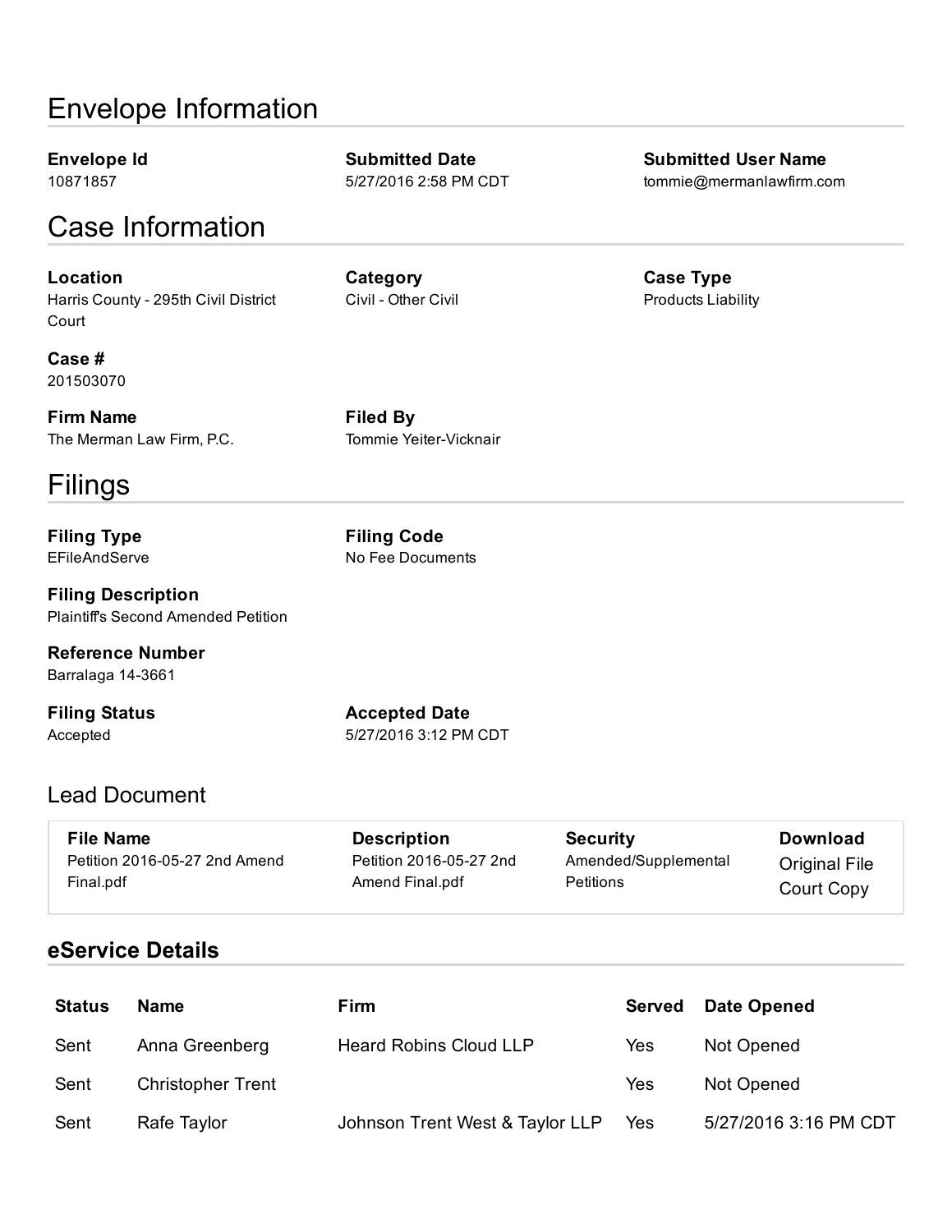| Sent | Jared G. Flynn   | Johnson Trent West & Taylor LLP | Yes | 5/27/2016 2:59 PM CDT |
|------|------------------|---------------------------------|-----|-----------------------|
| Sent | Charliss Johnson |                                 | Yes | Not Opened            |
| Sent | Robert R Luke    | The Luke Firm                   | Yes | 5/27/2016 3:08 PM CDT |
|      |                  |                                 |     |                       |

1999 BRYAN STREET SUITE 900, DALLAS, TX 75201 DALLAS Texas

# Parties with No eService

#### **Nan**

| <b>Name</b>                 | <b>Address</b>                 |
|-----------------------------|--------------------------------|
| EDGARDO-CASTRO, EDWIN REYES | 425 SHANE STREET APARTMENT     |
|                             | #10. HOUSTON. TX 77037 HOUSTON |
|                             | Texas 77037                    |
|                             |                                |

#### Name

COOPER TIRE and RUBBER CO M… BE SERVED THROUGH ITS REGISTERED AGENT

Address

75201

Address

Name MORRIS, KEITH (AS GUARDIAN OF THE ESTATES OF RAFAEL ANTONIO ROSALES-

## Name COOPER TIRE and RUBBER CO

# Address

# Fees

# No Fee Documents

| <b>Description</b> | Amount               |
|--------------------|----------------------|
| <b>Filing Fee</b>  | \$0.00               |
|                    | Filing Total: \$0.00 |

| <b>Payment Account</b>                      | MLF - TY Amex                                    | <b>Transaction Id</b>         | 17512246 |
|---------------------------------------------|--------------------------------------------------|-------------------------------|----------|
| <b>Party Responsible for</b><br><b>Fees</b> | <b>BARRALAGA, MARIO</b><br><b>EFRAIN ROSALES</b> | <b>Transaction Amount</b>     | \$2.06   |
|                                             |                                                  | <b>Envelope Total: \$2.06</b> |          |
| Court E-File Fee                            |                                                  | \$2.00                        |          |
| <b>Payment Service Fee</b>                  |                                                  | \$0.06                        |          |
| <b>Total Filing Fee</b>                     |                                                  | \$0.00                        |          |
|                                             |                                                  |                               |          |